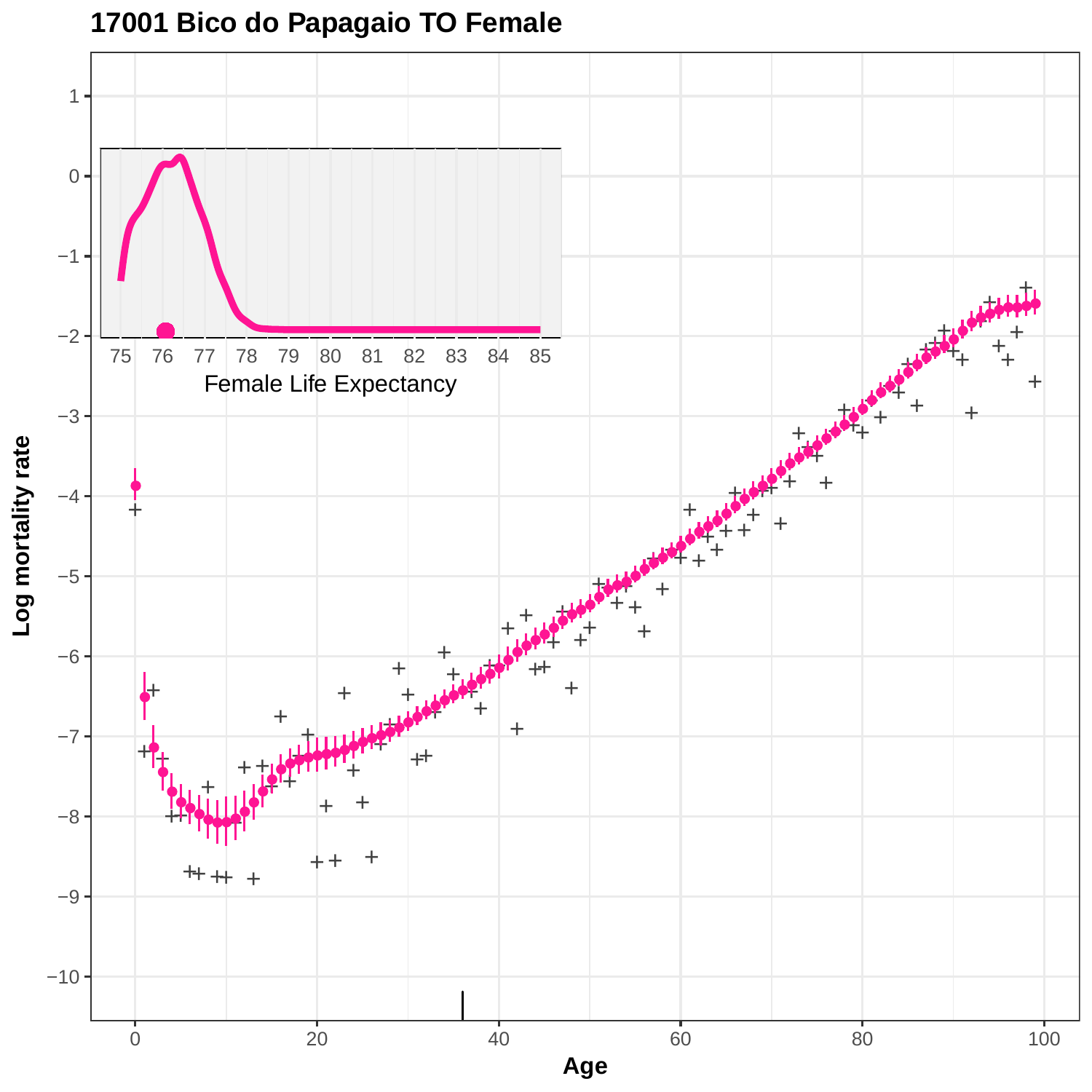**17002 Araguaína TO Female**

![](_page_1_Figure_1.jpeg)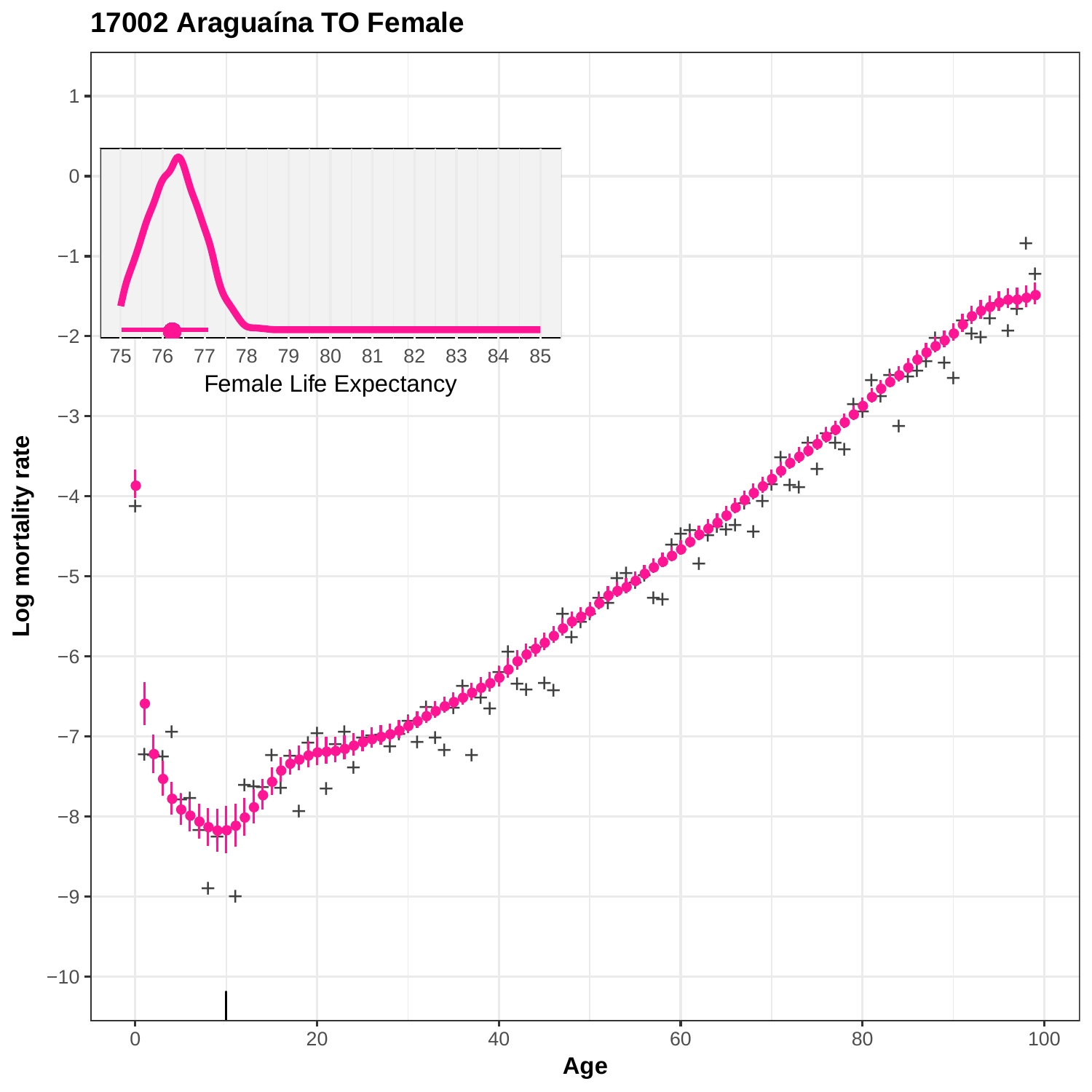![](_page_2_Figure_0.jpeg)

**17003 Miracema do Tocantins TO Female**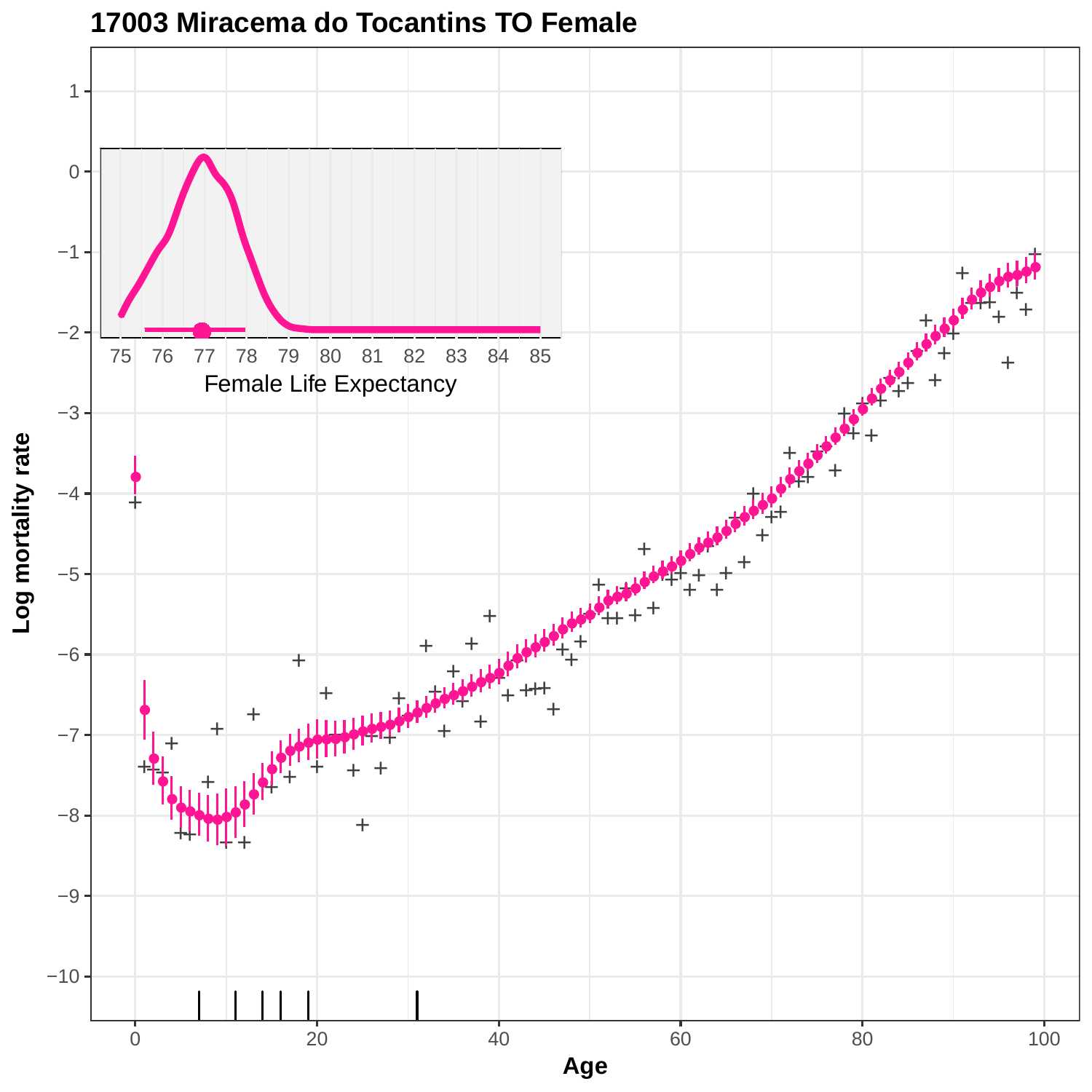![](_page_3_Figure_0.jpeg)

**17004 Rio Formoso TO Female**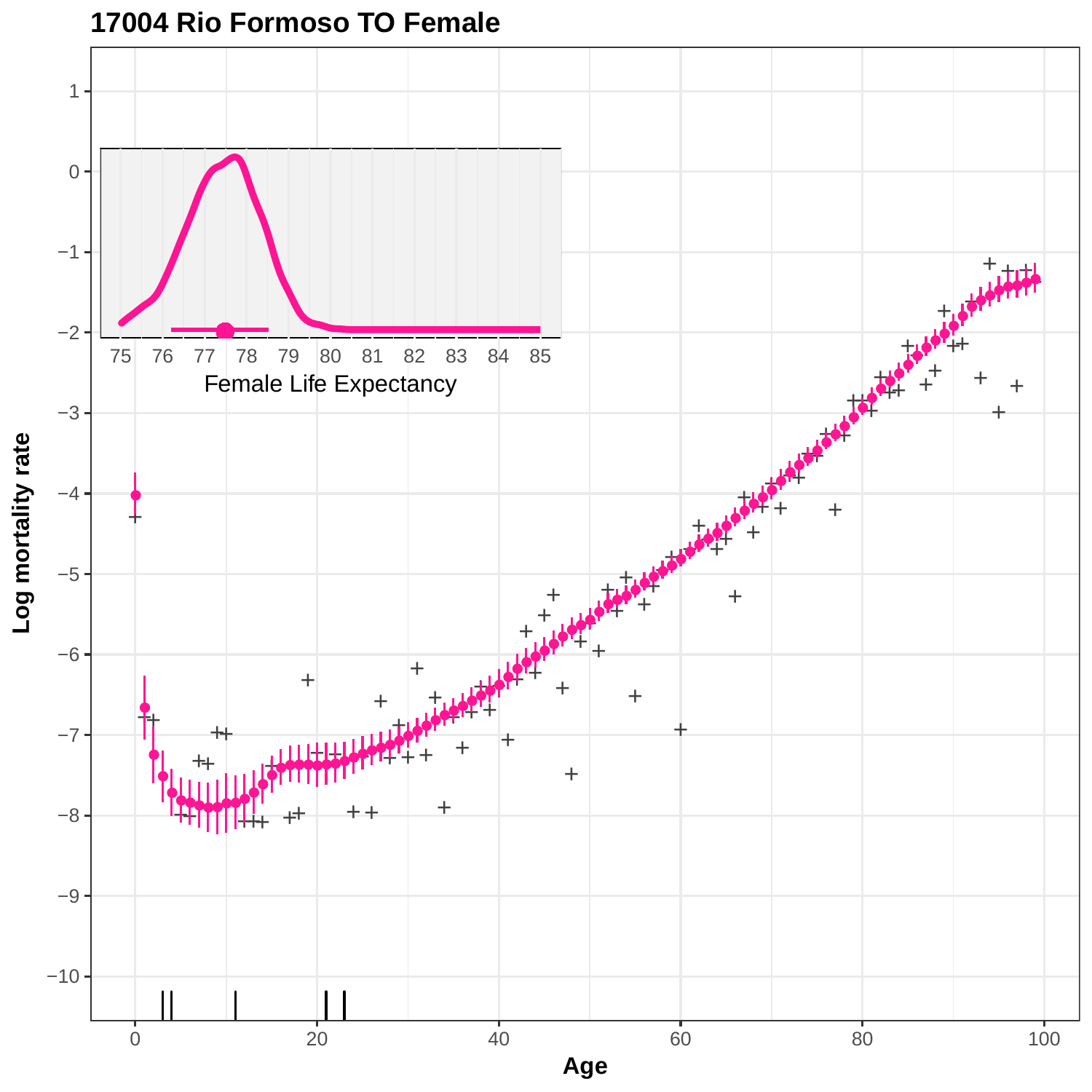# **17005 Gurupi TO Female**

![](_page_4_Figure_1.jpeg)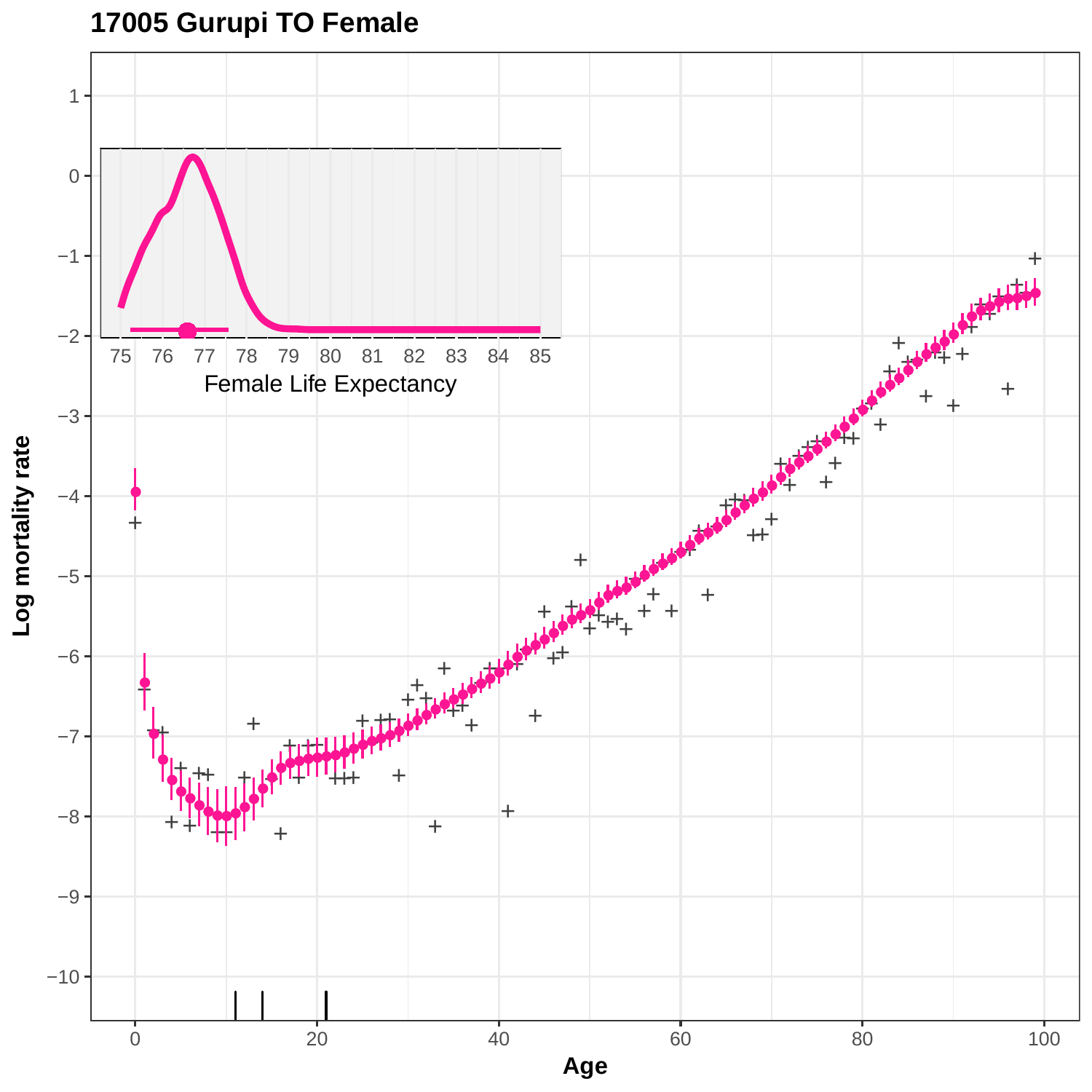![](_page_5_Figure_0.jpeg)

## **17006 Porto Nacional TO Female**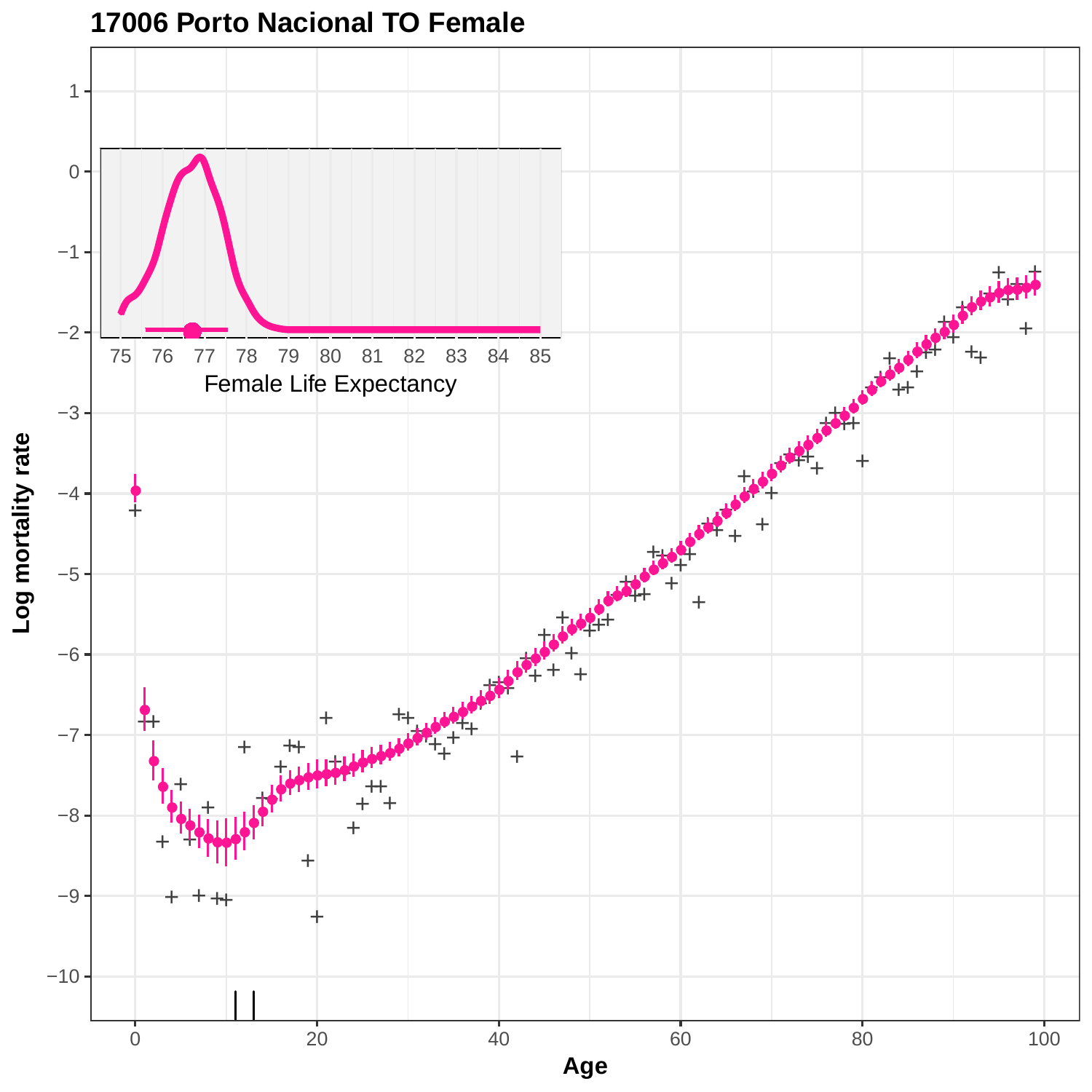# **17007 Jalapão TO Female**

![](_page_6_Figure_1.jpeg)